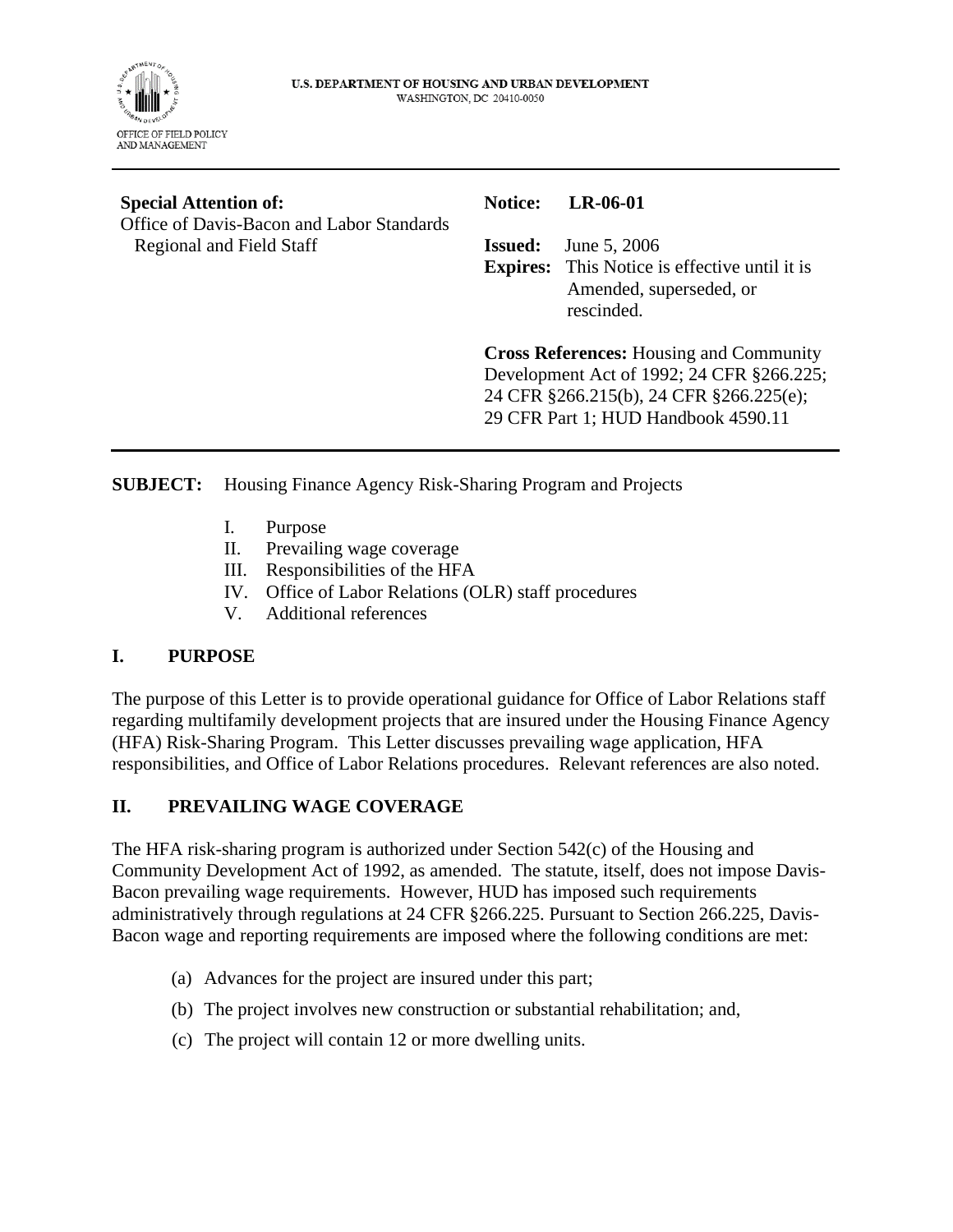Risk-sharing projects that do not meet all of these conditions are not subject to Davis-Bacon requirements except to the extent required as a condition of other Federal assistance to the project.

# **III. RESPONSIBILITIES OF THE HFA**

HUD has delegated functions to HFAs, including labor standards and prevailing wage requirements, through regulation at 24 CFR §266.215(b).

At 24 CFR §266.225(e), HUD retains its authority and overall responsibility for labor standards enforcement and asserts its authority to delegate routine labor standards administration and enforcement responsibility to HFAs, subject to monitoring by HUD. This Section further makes HFAs responsible for financial liabilities that may arise for any deficiency in the payment of prevailing wages or, where applicable under DOL regulations at 29 CFR part 1, any increase in compensation to a contractor that is attributable to any failure of an HFA to properly carry out the delegated functions, e.g., failure to incorporate the appropriate wage decision or contract clauses into a contract or building loan agreement.

# **IV. OFFICE OF LABOR RELATIONS (OLR) REGIONAL AND FIELD STAFF PROCEDURES**

OLR Regional and field staff shall follow the following guidance and procedures to ensure that HFAs within its jurisdiction properly carry out delegated responsibilities concerning labor standards administration and enforcement activities:

- (A) OLR shall coordinate with the respective Office(s) of Housing to identify all HFAs within the OLR staff's jurisdiction.
- (B) OLR shall include HFAs in developing its annual training plan.
- (C) OLR shall include HFAs in its annual risk analysis for monitoring. Should an HFA rise to a high-risk category during the risk analysis, the HFA should be scheduled for monitoring during the cycle. The OLR staff shall use the monitoring guidance for State LCAs.
- (D) OLR does not concur on initial or final endorsements of HFA risk-sharing projects. HFAs are responsible for the incorporation of the applicable wage decision and labor standards provisions in the contract/contract specifications, and for routine enforcement functions relative to risk-sharing projects.
- (E) OLR shall respond to inquiries from HFAs or other sources concerning Federal labor standards applicability. OLR shall refer inquiries concerning prevailing wage compliance on HFA risk-sharing projects to the responsible HFA.